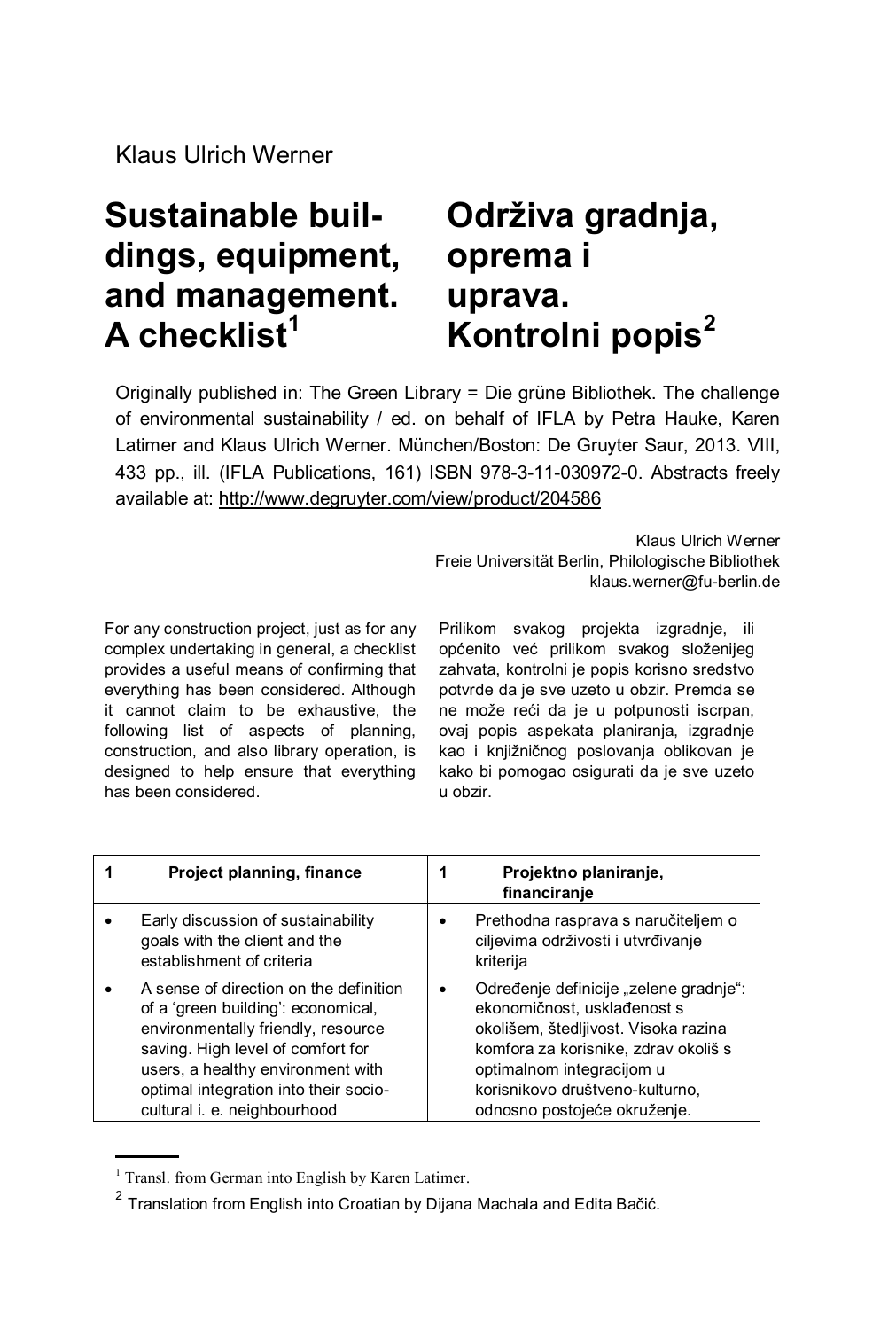|   | surroundings.                                                                                                                                                      |                         |                                                                                                                                       |
|---|--------------------------------------------------------------------------------------------------------------------------------------------------------------------|-------------------------|---------------------------------------------------------------------------------------------------------------------------------------|
|   | Establishment of the environmental<br>goals of the sponsors or clients                                                                                             | $\bullet$               | Utvrđenje ciljeva zaštite okoliša<br>nositelja projekta ili naručitelja                                                               |
|   | Preliminary consideration of the<br>ecological balance of a building,<br>construction, operation, maintenance,<br>demolition and disposal, CO <sub>2</sub> balance | $\bullet$               | Unaprijed voditi računa o ekološkoj<br>bilanci zgrade: izgradnji, radu,<br>održavanju, rušenju i odlaganju,<br>emisiji CO2            |
|   | Targets for the calculation of<br>operating costs                                                                                                                  | $\bullet$               | Ciljevi pri izračunu operativnih<br>troškova                                                                                          |
|   | Comprehensive consideration of ROI<br>(Return-on-Investment)                                                                                                       | $\bullet$               | Voditi računa o sveobuhvatnom<br>povratu uloženih sredstava (ROI -<br>Return-on-Investment)                                           |
|   | Life cycle costs                                                                                                                                                   | ٠                       | Troškovi životnog ciklusa                                                                                                             |
|   | Creation of a list of sustainability<br>desirables                                                                                                                 | ٠                       | Izrada nacrta obilježja održivosti                                                                                                    |
|   | Consideration of the increase in the<br>value of the property (through<br>certification)                                                                           | $\bullet$               | Uzeti u obzir povećanje vrijednosti<br>imovine (kroz certificiranje)                                                                  |
|   | Consideration of financial support<br>available                                                                                                                    |                         | Uzeti u obzir izvore financijske<br>potpore                                                                                           |
| 2 | <b>Tendering</b>                                                                                                                                                   | $\overline{\mathbf{2}}$ | Natječaj                                                                                                                              |
| ٠ | The public sector should be a role<br>model, especially for an educational<br>and cultural facility such as a library                                              | $\bullet$               | Javni sektor mora biti uzorni model,<br>posebice obrazovne i kulturne zgrade<br>kao što je knjižnica                                  |
|   | Formulation of specific criteria for<br>sustainability                                                                                                             | $\bullet$               | Oblikovanje specifičnih kriterija<br>održivosti                                                                                       |
|   | Definition of the ecological footprint of<br>the library                                                                                                           | $\bullet$               | Definiranje ekološkog otiska knjižnice                                                                                                |
|   | Statement of specific environmental<br>objectives                                                                                                                  | $\bullet$               | Navođenje konkretnih ciljeva zaštite<br>okoliša                                                                                       |
|   | Requirement fora holistic view of<br>sustainability issues                                                                                                         | $\bullet$               | Promoviranje sveobuhvatnog pristupa<br>pitanjima održivosti                                                                           |
| ٠ | Verification of certificates                                                                                                                                       | $\bullet$               | Verifikacija certifikata                                                                                                              |
| 3 | Site / location                                                                                                                                                    | 3                       | Zemljište/mjesto                                                                                                                      |
|   | Ecological criteria relating to the<br>property and<br>itssurroundings(contamination legacy,<br>climatic conditions, emissions, noise)                             | $\bullet$               | Ekološki kriteriji zemljišta i njegovog<br>okoliša (kontaminacijsko naslijeđe,<br>klimatski uvjeti, emisija štetnih<br>plinova, buka) |
|   | Resource use during construction                                                                                                                                   |                         | Korištenje prirodnih izvora prilikom<br>izgradnje                                                                                     |
|   | Infrastructure (connections to public                                                                                                                              | $\bullet$               | Infrastruktura (povezanost s javnim                                                                                                   |
|   | transport)                                                                                                                                                         |                         | prijevozom)                                                                                                                           |
|   | Access (also costs for site clearance<br>and maintenance)                                                                                                          | $\bullet$               | Pristupačnost (kao i troškovi čišćenja<br>i održavanja)                                                                               |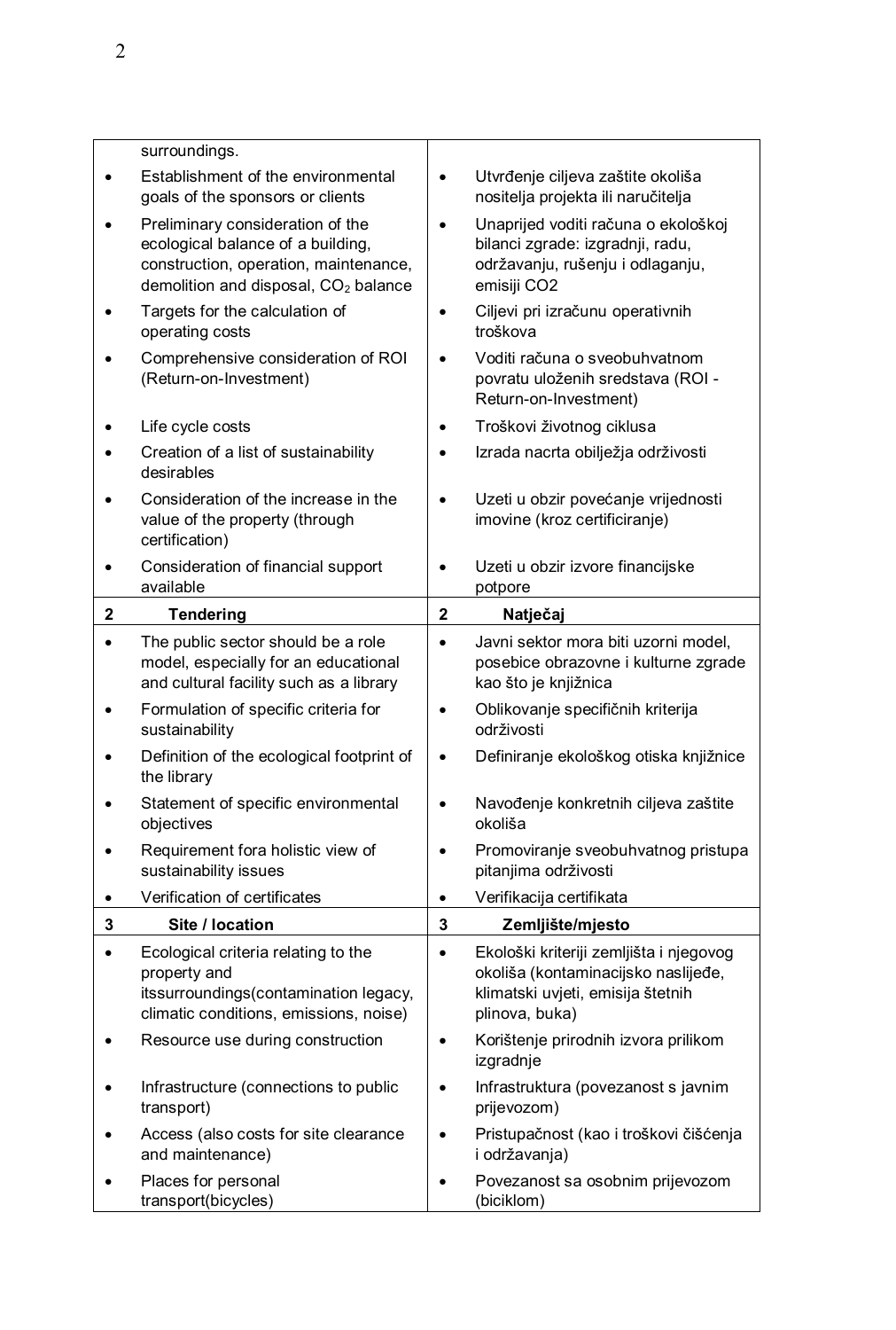| $\bullet$ | Greening of site and surrounding area                                                                                                                                                           | $\bullet$ | Ozelenjivanje dvorišta i okolnog<br>prostora                                                                                                                                           |
|-----------|-------------------------------------------------------------------------------------------------------------------------------------------------------------------------------------------------|-----------|----------------------------------------------------------------------------------------------------------------------------------------------------------------------------------------|
| $\bullet$ | Optimisation of site specific<br>construction and energy concepts                                                                                                                               | $\bullet$ | Optimizacija zgrade i energetskih<br>koncepata                                                                                                                                         |
| 4         | <b>Construction</b>                                                                                                                                                                             | 4         | Izgradnja                                                                                                                                                                              |
| $\bullet$ | Infrastucture: entranceways and exits,<br>storage of materials                                                                                                                                  | $\bullet$ | Infrastruktura: ulazni i izlazni prostor,<br>odlaganje materijala                                                                                                                      |
| ٠         | Noise and environmental impact on<br>the immediate surroundings                                                                                                                                 | $\bullet$ | Buka i utjecaj okoliša na susjedne<br>zgrade                                                                                                                                           |
| ٠         | Choice of building contractors and<br>equipment from the surrounding<br>region                                                                                                                  | ٠         | Izbor izvođača radova i opreme iz<br>regije                                                                                                                                            |
|           | Tendering for materials and<br>processes: demand sustainability<br>criteria and take certificates into<br>account                                                                               | $\bullet$ | Natječaji za nabavu materijala i<br>građevinskih radova: zahtijevati<br>kriterije održivosti i uzeti u obzir<br>certifikate                                                            |
| 5         | The building                                                                                                                                                                                    | 5         | Zgrada                                                                                                                                                                                 |
| 5.1       | <b>Structure</b>                                                                                                                                                                                | 5.1       | <b>Struktura</b>                                                                                                                                                                       |
| $\bullet$ | Sustainability through compactness<br>('fat buildings')                                                                                                                                         | $\bullet$ | Održivost kroz kompaktnost ('fat<br>buildings')                                                                                                                                        |
| ٠         | Economic exteriors/ building skin,<br>intelligent building design and zoning                                                                                                                    | ٠         | Ekonomični eksterijeri / izolacija<br>zgrade, inteligentni dizajn zgrade i<br>prostornih zona                                                                                          |
| ٠         | The atrium as a typical feature of<br>libraries                                                                                                                                                 | $\bullet$ | Atrij kao tipično obilježje knjižnice                                                                                                                                                  |
| ٠         | Using apleasing sense of space to<br>minimise space use                                                                                                                                         | $\bullet$ | Ušteda prostora uz osjećaj udobnosti<br>prostora                                                                                                                                       |
| ٠         | Minimizing the space consumption<br>ofbuilding technology through<br>intelligent arrangement                                                                                                    | $\bullet$ | Inteligentnim rasporedom smanjiti<br>utrošak prostora potrebnog za<br>građevinsku tehnologiju                                                                                          |
| ٠         | Minimisation of energy use through<br>zoning of areas according to different<br>requirements of each individual library<br>function (with regard to climate<br>control, lighting and acoustics) | $\bullet$ | Smanjenje potrošnje energije<br>utvrđivanjem prostornih zona<br>sukladno potrebama pojedinačnih<br>knjižničnih funkcija (u smislu<br>upravljanja klimom, osvjetljenjem i<br>akustikom) |
| ٠         | Use of roof areas(green roofs and<br>solar energy)                                                                                                                                              | $\bullet$ | Korištenje krovnih površina (zeleni<br>krovovi i solarna energija)                                                                                                                     |
|           | Extensive resource saving compact<br>storage(including use in public areas)                                                                                                                     | ٠         | Kompaktni spremišni prostor za<br>sveobuhvatnu uštedu (uključujući i<br>smještaj u javnim prostorima)                                                                                  |
| $\bullet$ | Maintenance-friendly construction                                                                                                                                                               | $\bullet$ | Lako održiva konstrukcija                                                                                                                                                              |
| 5.2       | <b>Facades</b>                                                                                                                                                                                  | 5.2       | Fasade                                                                                                                                                                                 |
| ٠         | Sustainable use of the facade<br>(greening, solar energy)                                                                                                                                       | $\bullet$ | Održivo korištenje fasada<br>(ozelenjivanje, solarna energija)                                                                                                                         |
| ٠         | Energy criteria (thermal insulation)                                                                                                                                                            |           | Kriterij energetske učinkovitosti                                                                                                                                                      |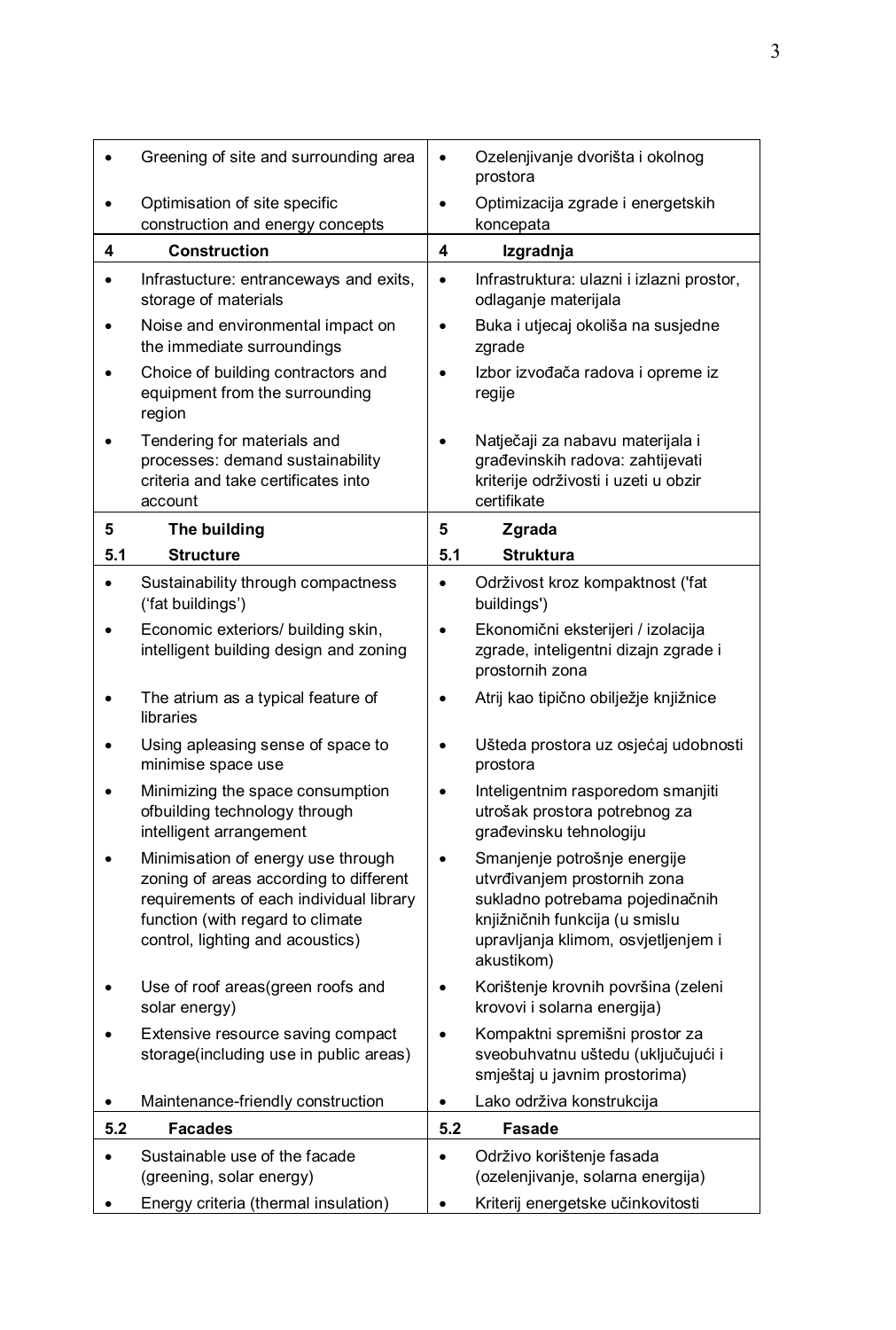|           |                                                                                     |           | (termička izolacija)                                                                    |
|-----------|-------------------------------------------------------------------------------------|-----------|-----------------------------------------------------------------------------------------|
|           | Window installation                                                                 |           | Ugradnja prozora                                                                        |
|           | Structural protection from<br>sunlightusing deep lying windows                      |           | Strukturalna zaštita od sunčeve<br>svjetlosti korištenjem uvučenih<br>prozorskih okvira |
| $\bullet$ | Absorbent facades (double facades)                                                  | $\bullet$ | Izolacijske fasade (duple fasade)                                                       |
| 5.3       | <b>Building materials</b>                                                           | 5.3       | Građevinski materijali                                                                  |
| ٠         | Ecological quality of the materials                                                 | $\bullet$ | Ekološka kvaliteta materijala                                                           |
| $\bullet$ | Materials and construction conducive<br>to good health (non-hazardous<br>materials) | $\bullet$ | Materijali i konstrukcije koji ne štete<br>zdravlju (neopasni materijali)               |
|           | Maintenance characteristics, building<br>servicing                                  | $\bullet$ | Obilježja održavanja, servisiranja<br>zgrade                                            |
|           | Durability/Longevity                                                                | $\bullet$ | Otpornost / Izdržljivost                                                                |
|           | Repairability                                                                       | $\bullet$ | Obnovljivost                                                                            |
|           | Ease of recycling and cleaning                                                      | $\bullet$ | Jednostavnost recikliranja i čišćenja                                                   |
| $\bullet$ | Proportion of recycled material used,<br>e. g. aluminium, steel                     | $\bullet$ | Udio upotrebe recikliranog materijala<br>(npr. aluminija, čelika)                       |
| 5.4       | <b>Building climate</b>                                                             | 5.4       | Klima zgrade                                                                            |
|           | Avoid major use of air-conditioning                                                 | $\bullet$ | Izbjegavati značajniju upotrebu<br>klimatizacijskog sustava                             |
| $\bullet$ | Differentiation of the climate concept<br>according to library function             | $\bullet$ | Diferenciranost klimatizacijskog<br>koncepta sukladno knjižničnim<br>funkcijama         |
|           |                                                                                     |           |                                                                                         |
|           | Use of concrete: core temperature of<br>concrete                                    | $\bullet$ | Iskoristivost betona: jezgrene<br>temperature betona                                    |
|           | Natural ventilation                                                                 | $\bullet$ | Prirodno prozračivanje                                                                  |
| $\bullet$ | Interior air quality:<br>Sickbuildingsyndrome: harmful<br>materials and gases       | $\bullet$ | Kvaliteta unutarnjeg zraka: sindrom<br>bolesne zgrade: opasni materijali i<br>plinovi   |
|           | Re-use of air from print/copy rooms<br>and air conditioning                         | $\bullet$ | Odvod zraka iz prostorija za<br>printanje/kopiranje i klimatizacijskog<br>sustava       |
|           | Window glazing quality (thermal<br>insulation)                                      | $\bullet$ | Kvaliteta prozorskog stakla (toplinska<br>izolacija)                                    |
|           | Library entrance and interior climate:<br>revolving doors, vestibules               | $\bullet$ | Klima u ulaznom i unutarnjem dijelu<br>knjižnice: kružna vrata i vestibuli              |
|           | Avoid artificial humidification                                                     | $\bullet$ | Izbjegavati umjetno ovlaživanje zraka                                                   |
|           | Solar protection                                                                    | $\bullet$ | Zaštita od sunčeve svjetlosti                                                           |
| $\bullet$ | Structural aspects of solar protection:<br>low-lying windows                        | $\bullet$ | Strukturalni aspekti zaštite od<br>sunčeve svjetlosti: uvučeni prozorski<br>okviri      |
| 5.5       | Energy, light                                                                       | 5.5       | Energija, svjetlo                                                                       |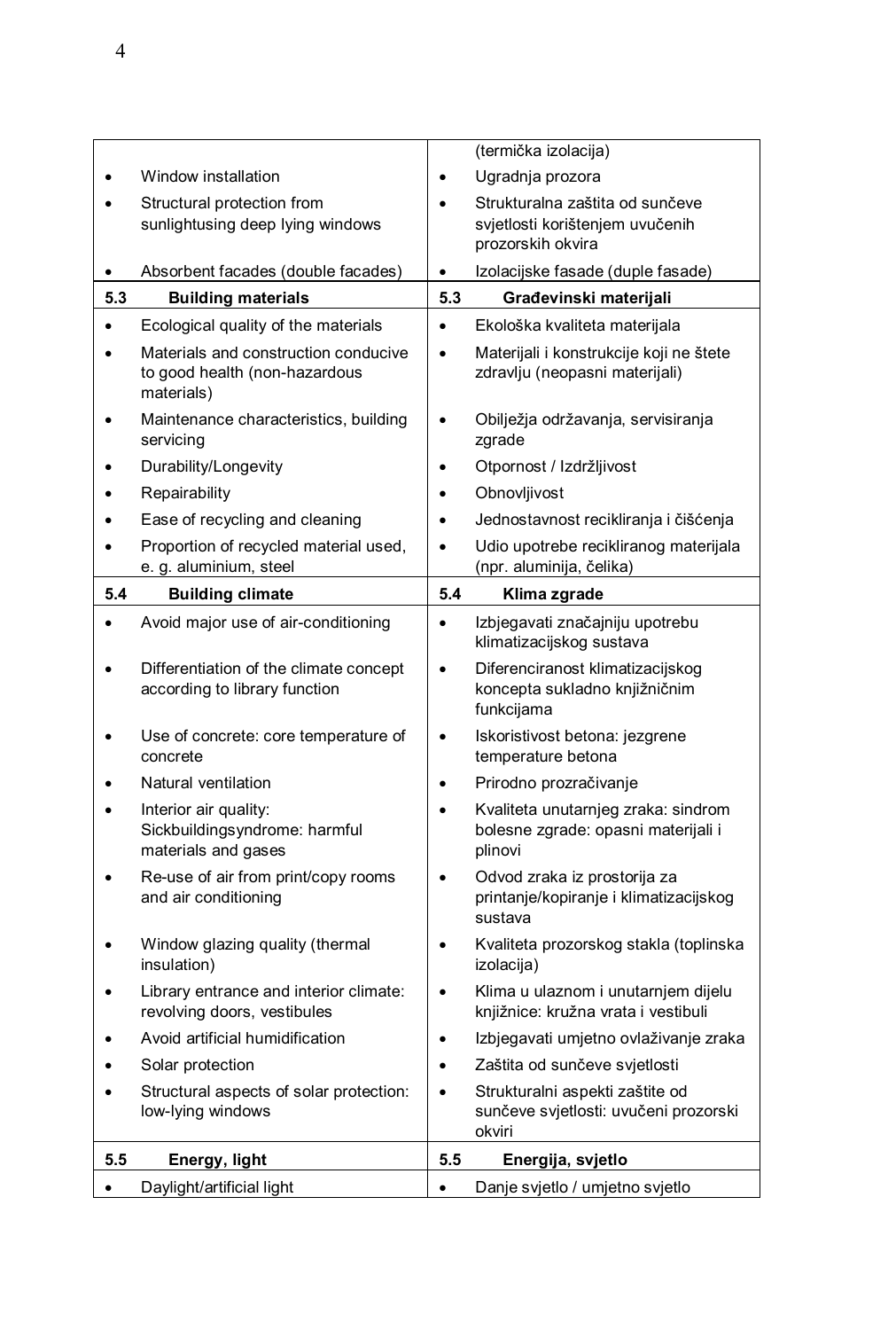| Power supply: proportion of electricity<br>from renewable energy sources  | $\bullet$ | Izvor napona: udio električne energije<br>dobiven iz obnovljivih izvora energije         |
|---------------------------------------------------------------------------|-----------|------------------------------------------------------------------------------------------|
| Enery-efficient heating                                                   | $\bullet$ | Energetski učinkovito zagrijavanje                                                       |
| Elecricity saving - electricity<br>generation (photovoltaics)             | $\bullet$ | Ušteda električne energije -<br>proizvodnja električne energije<br>(fotonaponski sustav) |
| Make energy use visible in order to<br>reduce usage levels: energy meters | $\bullet$ | Iskazivanje potrošnje energije kako bi<br>se smanjio utrošak: energija je važna          |
| Heat recovery                                                             | $\bullet$ | Povrat topline                                                                           |
| Solar or geothermics                                                      | $\bullet$ | Solarna ili geotermalna energija                                                         |
| District heating                                                          |           | Javna ili područna toplana                                                               |
| Cooling:night cooling, the thermal<br>activation of building structures   |           | Hlađenje: noćno hlađenje, termalna<br>aktivnost betona                                   |
| Heat exchangers                                                           | $\bullet$ | Izmjenjivači topline                                                                     |
| Ventilation: natural ventilation                                          | ٠         | Prozračivanje: prirodno prozračivanje                                                    |
| Bring natural light into the building                                     | $\bullet$ | Unos prirodnog svjetla u zgradu                                                          |
| Translucent materials for light<br>transmission                           | $\bullet$ | Odražavajući materijali za prijenos<br>svjetlosti                                        |
| Efficient lighting controls (control<br>panels)                           | $\bullet$ | Učinkoviti upravljači za svjetlo<br>(upravljački paneli)                                 |
| Lighting system with movement<br>sensors                                  | $\bullet$ | Sustav osvjetljenja sa senzorima<br>kretanja                                             |
| Individual light control of reading<br>places                             | $\bullet$ | Pojedinačni upravljači za svjetlo na<br>čitalačkim mjestima                              |
| Electric light switches, also for reader<br>places                        |           | Električni prekidači svjetla na<br>čitalačkim mjestima                                   |
| Light as needed: step switching,<br>dimmer switches                       |           | Svjetlo po potrebi: podni prekidači,<br>orijentacijska rasvjeta                          |
| Light source(energy-efficiency, life<br>cycle costing, recycling)         | $\bullet$ | Izvor svjetla (energetska učinkovitost,<br>troškovi životnog ciklusa, reciklaža)         |
| Reduction of warm water use                                               | $\bullet$ | Ušteda potrošnje tople vode                                                              |
| Use of grey and rainwater (toilets,<br>irrigation)                        |           | Iskoristivost sive vode i kišnice<br>(toaleti, štednja vode za pranje ruku)              |
| Water saving features (WCs, wash<br>basin equipment)                      |           | Regulatori uštede vode (WC, oprema<br>za umivaonike)                                     |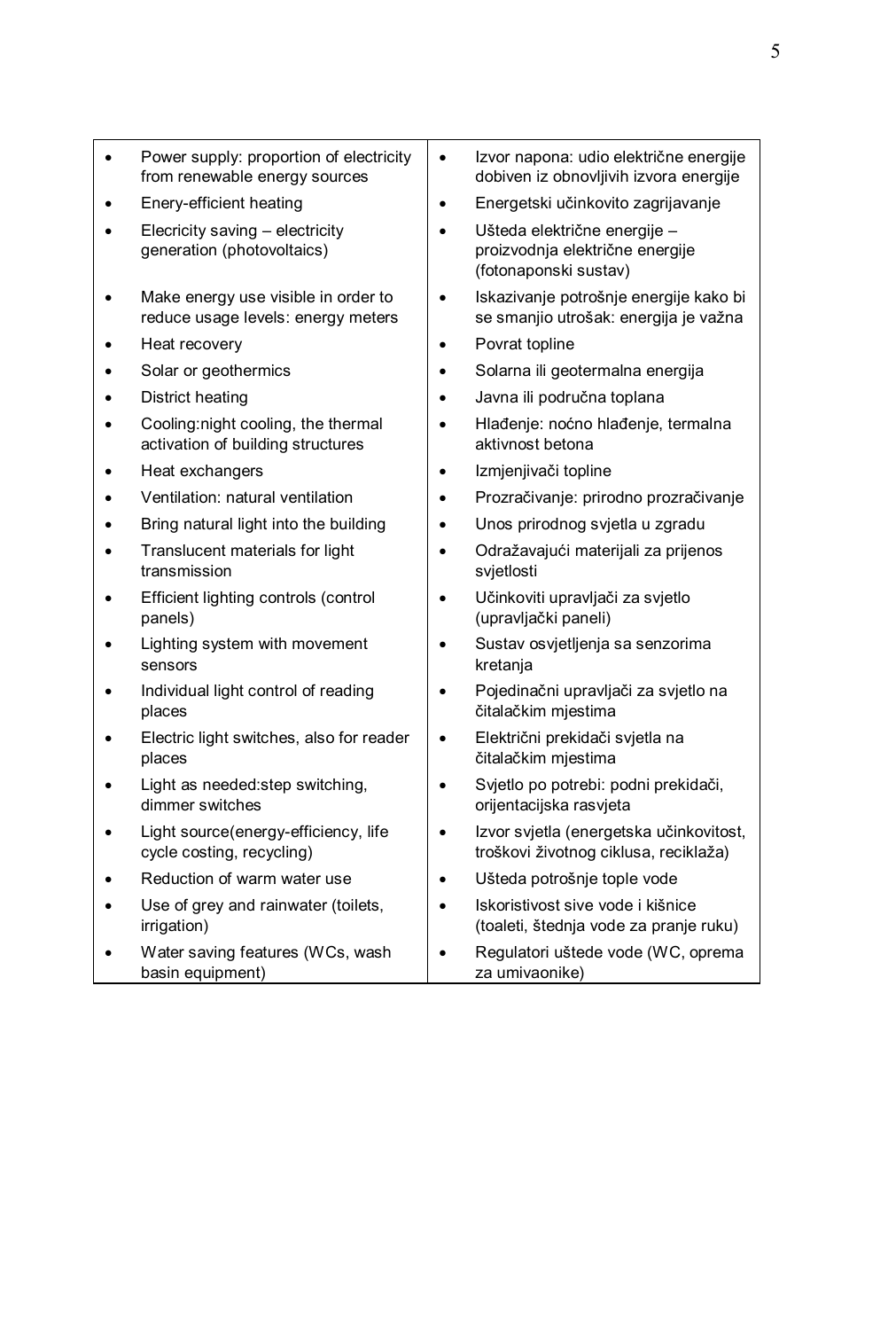| 6         | Interior fittings: source,<br>durability, cleaning capabilities,<br>recycling                             | 6              | Unutarnja oprema: porijeklo,<br>trajnost, mogućnosti čišćenja,<br>recikliranje                                          |
|-----------|-----------------------------------------------------------------------------------------------------------|----------------|-------------------------------------------------------------------------------------------------------------------------|
| $\bullet$ | Floor finishes and carpets                                                                                | $\bullet$      | Podneoblogei tepisi                                                                                                     |
| $\bullet$ | Acoustic baffles                                                                                          | $\bullet$      | Akustične pregrade                                                                                                      |
|           | Wood: origin, how cultiviated,<br>certificates                                                            | $\bullet$      | Drvo: podrijetlo, uzgoj, certifikat                                                                                     |
|           | Library furniture                                                                                         | $\bullet$      | Knjižnični namještaj                                                                                                    |
| $\bullet$ | Office furniture                                                                                          | $\bullet$      | Uredski namještaj                                                                                                       |
|           | Eco-balance                                                                                               |                | Eko-bilanca                                                                                                             |
|           | Use of renewable and reusable<br>materials                                                                |                | Korištenjeobnovljivih i recikliranih<br>materijala                                                                      |
| 7         | Green information and<br>communication technology<br>(Green IT)                                           | $\overline{7}$ | Zelena informacijska i<br>komunikacijska tehnologija<br>(Green IT)                                                      |
| $\bullet$ | Power consumption,<br>production, recycling                                                               | $\bullet$      | Potrošnja energije, proizvodnja,<br>recikliranje                                                                        |
|           | Thin clients instaed of PCs (power-<br>saving, longer lifespan)                                           | $\bullet$      | Tanki klijenti umjesto osobnih<br>računala (ušteda energije, duži vijek<br>trajanja)                                    |
|           | Remote management                                                                                         | $\bullet$      | Upravljanje na daljinu                                                                                                  |
|           | Hardware cerificates: "Energy Star"                                                                       | $\bullet$      | Certifikat za hardver: "Energy Star"                                                                                    |
| $\bullet$ | Printers: power usage, use of ink                                                                         | $\bullet$      | Pisači: potrošnja energije i tinte                                                                                      |
|           | Switchable sockets for PCs and<br>printers                                                                | $\bullet$      | Utičnice sa sklopkom za računala i<br>pisače                                                                            |
|           | Software solutions to optimize energy<br>consumption (Stand-by)                                           | $\bullet$      | Programska rješenja za optimizaciju<br>potrošnje energije (Stand-by)                                                    |
|           | Reduction in the use of paper, waiver<br>for thermal paper                                                | $\bullet$      | Smanjenje potrošnje papira,<br>odustajanje od termo-papira                                                              |
| 8         | <b>User services</b>                                                                                      | 8              | Usluge za korisnike                                                                                                     |
| $\bullet$ | Reprographic services (scanning<br>instead of printing), the primacy of<br>digital, double-sided printing | $\bullet$      | Reprografske usluge (skeniranje<br>umjesto kopiranja), prvenstveno<br>digitalne, obostrani ispis                        |
|           | Hot desking (flexible information desks<br>usable as workplaces outside of<br>information desk times)     | $\bullet$      | Višenamjenskipult (informacijski<br>pultovi upotrebljivi i kao radna mjesta<br>izvan redovitog radnog vremena<br>pulta) |
|           | Alternatives to plastic bags in the<br>library                                                            | $\bullet$      | Alternativna rješenje umjesto<br>plastičnih vrećica u knjižnici                                                         |
|           | Library café: china not plastic,<br>Fairtrade products etc.                                               |                | Knjižnični kafić: porculan umjesto<br>plastike, proizvodi "pravedne<br>trgovine" i sl.                                  |
|           | Lending of 'other' non-book-materials:<br>things not needed daily (from laptops                           | $\bullet$      | Posudba "ostalih" ne-knjižnih<br>materijala: stvari koje nisu u                                                         |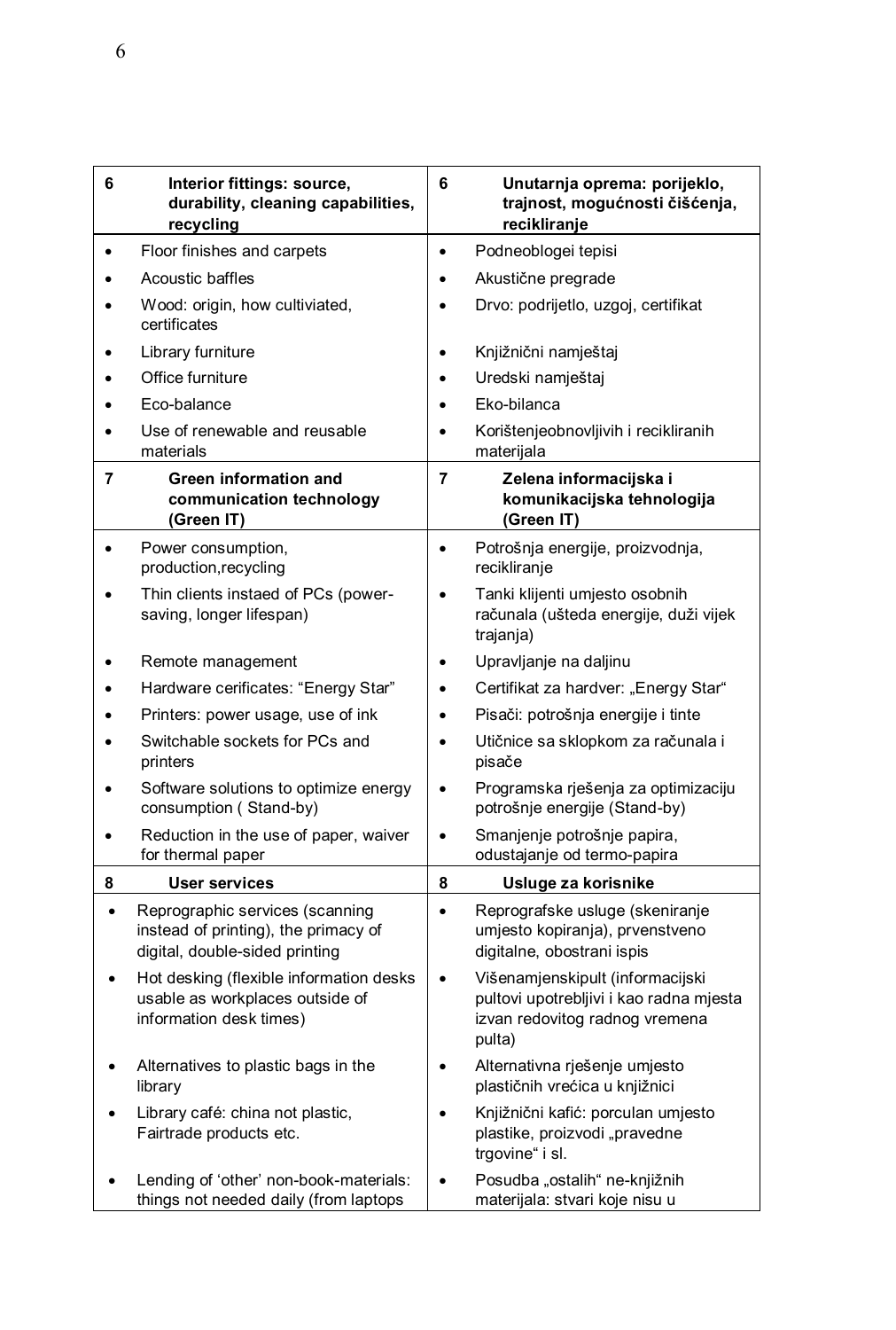|           | to garden tools)                                                                                 |           | svakodnevnoj upotrebi (od<br>prijenosnih računala do vrtnog alata)                                                                   |
|-----------|--------------------------------------------------------------------------------------------------|-----------|--------------------------------------------------------------------------------------------------------------------------------------|
| 9         | <b>Library management</b>                                                                        | 9         | Upravljanje knjižnicom                                                                                                               |
| 9.1       | <b>Environmental management</b><br>certificates (ISO 14000)                                      | 9.1.      | Certifikati za upravljanje<br>okolišem (ISO 14000)                                                                                   |
| $\bullet$ | Motivated and involved employees                                                                 | $\bullet$ | Motivirani i angažirani zaposlenici                                                                                                  |
|           | Legal compliance                                                                                 | $\bullet$ | Pravna usklađenost                                                                                                                   |
|           | Continual improvement                                                                            | $\bullet$ | Trajno napredovanje                                                                                                                  |
|           | Responsibility for sustainable goals                                                             | $\bullet$ | Odgovornost za ciljeve održivosti                                                                                                    |
|           | Transparency of cost and use                                                                     | $\bullet$ | Transparentnost cijene koštanja i<br>potrošnje                                                                                       |
| ٠         | Competitive advantage                                                                            | $\bullet$ | Konkurentska prednost                                                                                                                |
| 9.2       | <b>Facilities management</b>                                                                     | 9.2       | Upravljanje objektima                                                                                                                |
| $\bullet$ | Waste separation and recycling                                                                   | $\bullet$ | Odvajanje otpada i recikliranje                                                                                                      |
| ٠         | Cleaning firms                                                                                   | $\bullet$ | Tvrtke za čišćenje                                                                                                                   |
|           | Cleaning materials: economic usage                                                               | $\bullet$ | Sredstva za čišćenje: ekonomična<br>upotreba                                                                                         |
|           | Cleaning ('Green Cleaning': floors,<br>sanitary facilities)                                      | $\bullet$ | Čišćenje ("Green Cleaning": podovi,<br>sanitarije)                                                                                   |
|           | Avoidance of chemical products for<br>cleaning the building                                      | ٠         | Izbjegavanje kemijskih sredstava za<br>čišćenje zgrade                                                                               |
|           | Use of non-toxic, water-based rather<br>than oilbased, products; perfume-<br>free, biodegradable | $\bullet$ | Korištenje netoksičnih proizvoda,<br>radije na bazi vode nego na bazi<br>nafte, korištenje bezmirisnih i<br>biorazgradivih proizvoda |
|           | Sanitary supplies (towels, etc.)                                                                 | ٠         | Sanitarni potrošni materijal (ručnici, i<br>sl.)                                                                                     |
|           | Recycling of containers and<br>packaging                                                         | $\bullet$ | Recikliranje ambalaže                                                                                                                |
|           | Recycling of batteries, electrical<br>devices and components                                     | $\bullet$ | Recikliranje baterija, električnih<br>uređaja i komponenti                                                                           |
|           | Noise during cleaning routines -<br>vacuum cleaning                                              | $\bullet$ | Buka tijekom čišćenja (usisavanje)                                                                                                   |
|           | Lightbulb use                                                                                    | $\bullet$ | Upotreba sijalica                                                                                                                    |
| $\bullet$ | Lightbulb recycling: fluorescent and<br>energy saving lamps, also LED                            | $\bullet$ | Recikliranje sijalica: fluorescentne i<br>štedne sijalice, također i LED                                                             |
| 9.3       | The green library office                                                                         | 9.3       | Zeleni knjižnični ured                                                                                                               |
|           | Green procurement                                                                                |           | Zelena nabava                                                                                                                        |
|           | Greenshipping                                                                                    |           | Zelena otprema i dostava pošiljaka                                                                                                   |
|           | Use of local bookbinders (CO <sub>2</sub><br>balance re transport)                               | $\bullet$ | Korištenje lokalnih knjigovežnica<br>(CO2bilancatransporta)                                                                          |
|           | Office supplies and equipment (origin,<br>energy consumption, recycling)                         | $\bullet$ | Uredski materijal i oprema (podrijetlo,<br>energetska potrošnja, recikliranje)                                                       |
| ٠         | Local suppliers                                                                                  | ٠         | Lokalni dobavljači                                                                                                                   |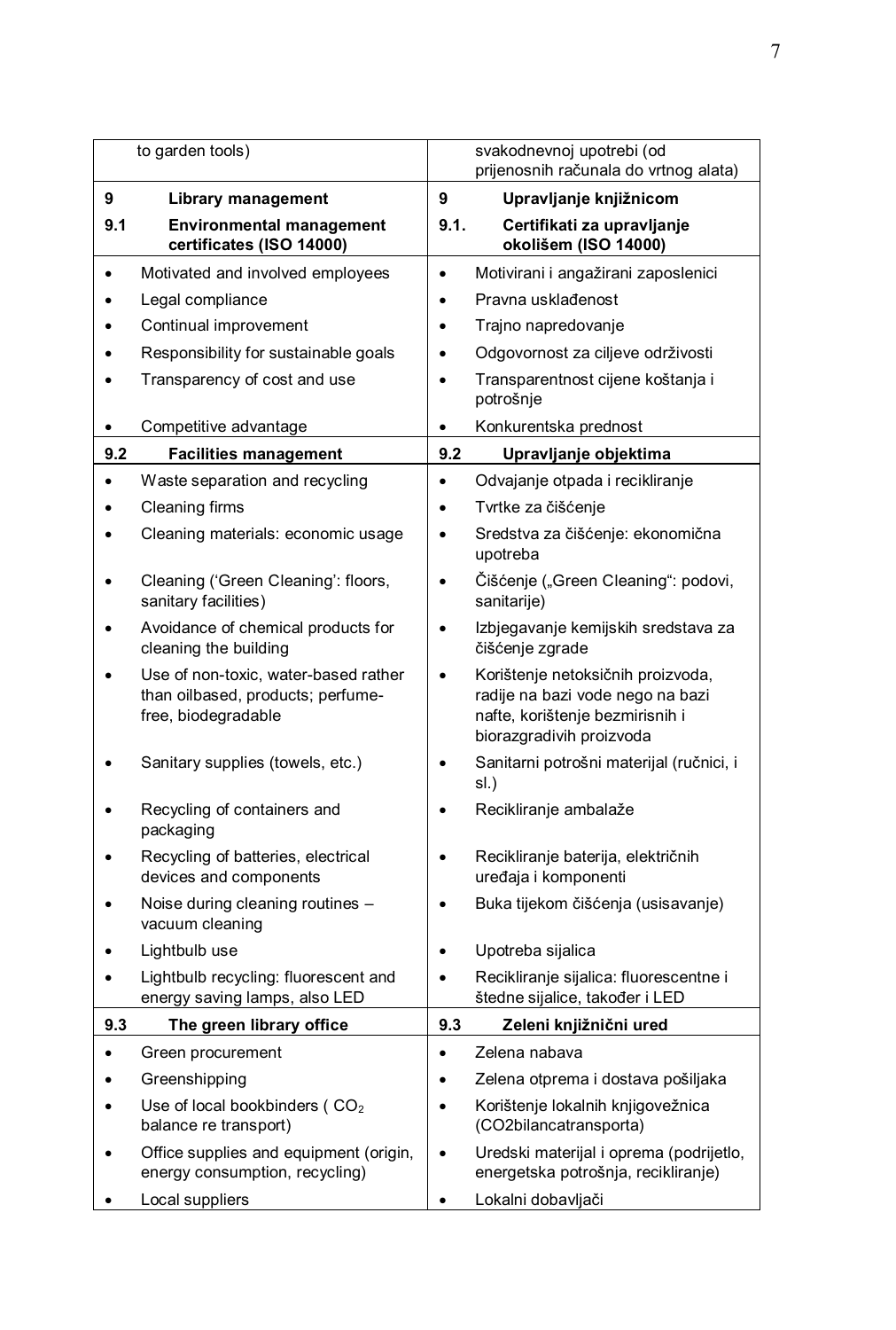|    | Certified suppliers                                                                                                          | $\bullet$ | Certificirani dobavljači                                                                                                                     |
|----|------------------------------------------------------------------------------------------------------------------------------|-----------|----------------------------------------------------------------------------------------------------------------------------------------------|
|    | Book suppliers and delivery $(CO2)$<br>balance, packing materials)                                                           | $\bullet$ | Dobavljači knjiga i dostavljači<br>(CO <sub>2</sub> bilanca, materijali za pakiranje)                                                        |
|    | Hot-desking                                                                                                                  | $\bullet$ | Višenamjenskipult(Desk shering)                                                                                                              |
|    | Reduction in use of paper                                                                                                    | $\bullet$ | Smanjenje potrošnje papira                                                                                                                   |
|    | Digital archiving                                                                                                            | $\bullet$ | Digitalno arhiviranje                                                                                                                        |
|    | Green office supplies                                                                                                        | $\bullet$ | Zeleni uredski potrošni materijal                                                                                                            |
|    | Waste reduction and separation of<br>waste (paper, plastic, glass, batteries,<br>digital storage media)                      | $\bullet$ | Smanjenje količine otpada i odvajanje<br>otpada (papir, plastika, staklo,<br>baterije, digitalni mediji za pohranu)                          |
|    | Recycling printer cartridges                                                                                                 | $\bullet$ | Recikliranje tonera za pisače                                                                                                                |
|    | Avoidance of products with<br>poisonous, harmful, or difficult to<br>recycle contents                                        | $\bullet$ | Izbjegavanje proizvoda s otrovnim,<br>opasnim ili drugim sastojcima koje<br>nije lako reciklirati                                            |
|    | Heating that can be turned down<br>during periods of absence                                                                 |           | Grijanje koje se može isključiti za<br>vrijeme odsutnosti                                                                                    |
|    | Staff kitchens: energy-saving<br>electrical appliances, energy-efficient<br>hot water production, fairtrade<br>products etc. | $\bullet$ | Kuhinja za zaposlenike: štedljivi<br>električni aparati, štedljivo i učinkovito<br>zagrijavanje vode, proizvodi<br>"pravedne trgovine" i sl. |
|    | Awareness training for employees                                                                                             | $\bullet$ | Podizanje svijesti i edukacija<br>zaposlenika                                                                                                |
|    |                                                                                                                              | 10        |                                                                                                                                              |
| 10 | <b>Strategic goals</b>                                                                                                       |           | Strateški ciljevi                                                                                                                            |
|    | Transparency of energy costs:<br>transparency creates savings                                                                | $\bullet$ | Transparentnost troškova energije:<br>transparentnost je put do uštede!                                                                      |
|    | Controlling for reducing                                                                                                     | $\bullet$ | Kontrolom do smanjivanja troškova                                                                                                            |
|    | Agreed targets for energy saving                                                                                             | $\bullet$ | Zacrtani ciljevi za uštedu energije                                                                                                          |
|    | Reward and incentive schemes                                                                                                 | $\bullet$ | Nagrade i poticaji                                                                                                                           |
|    | Influencing business partners<br>(publishers, booksellers, suppliers)                                                        | $\bullet$ | Utjecaj na poslovne partnere<br>(izdavači, knjižari, dobavljači)                                                                             |
|    | Adressing new target audiences                                                                                               | $\bullet$ | Apeliranje na nove ciljane skupine                                                                                                           |
| ٠  | Strategic partnerships                                                                                                       | ٠         | Strateška partnerstva                                                                                                                        |
| 11 | <b>Marketing and PR</b>                                                                                                      | 11        | Marketing i odnosi s javnošću                                                                                                                |
|    | Sustainability and corporate identity                                                                                        | $\bullet$ | Održivost i korporativni identitet                                                                                                           |
|    | Motto: "A green image is a good<br>image"                                                                                    | $\bullet$ | Moto: "Zeleni image je dobar image"                                                                                                          |
|    | Libraries should lead by example<br>(proactive and exemplary)                                                                | $\bullet$ | Knjižnice moraju biti vodeći primjer<br>(proaktivne i uzorne)                                                                                |
|    | Win library customers/users over to<br>sustainability                                                                        | $\bullet$ | Pridobiti knjižnične korisnike za<br>strategiju održivosti                                                                                   |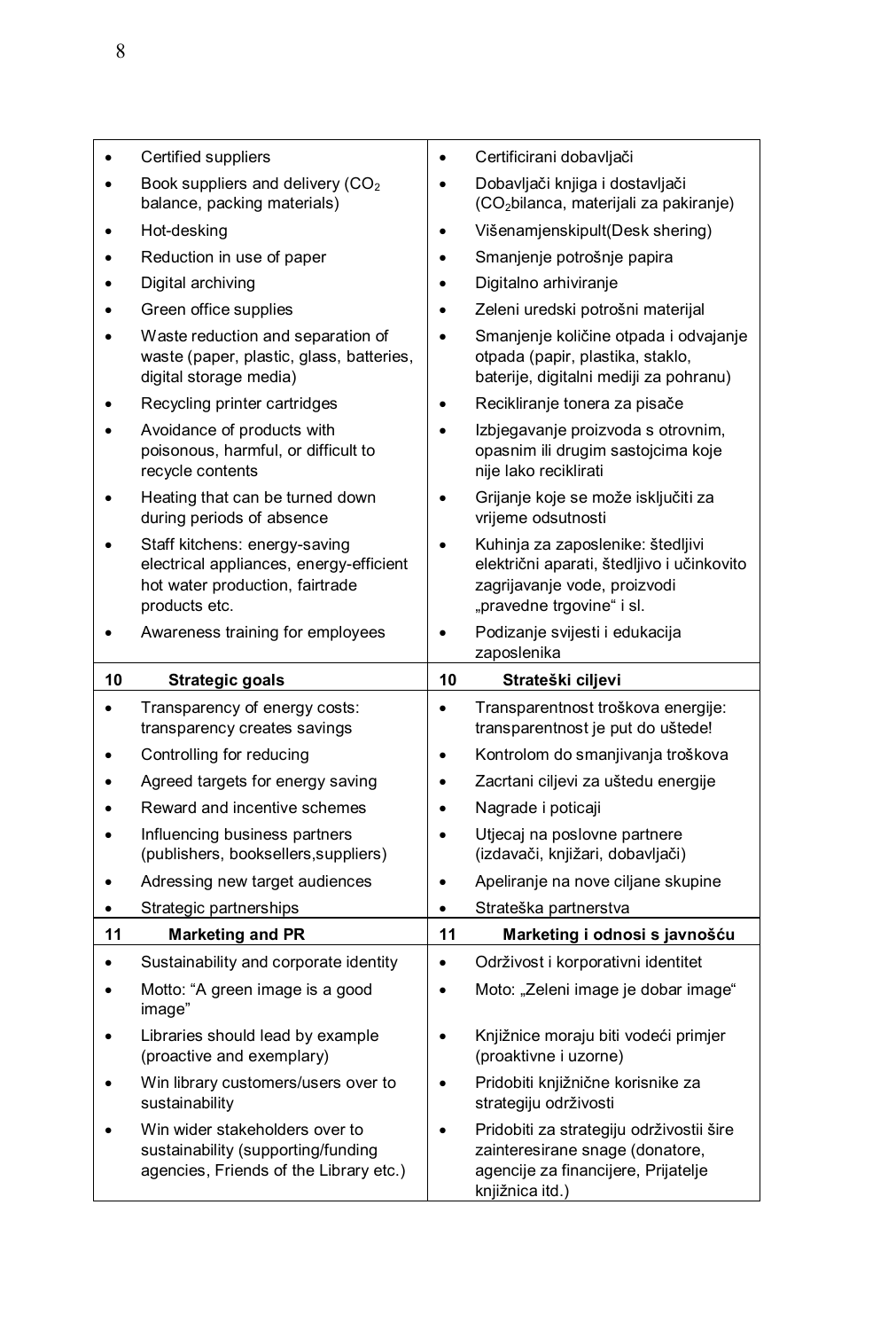| High multiplier effect                                                                                   | Visok multiplikativni učinak<br>$\bullet$                                                        |
|----------------------------------------------------------------------------------------------------------|--------------------------------------------------------------------------------------------------|
| The energy performance certificate<br>displayed at the library entrance (PR)                             | Energetski certifikat izložiti na ulazu u<br>knjižnicu (PR)                                      |
| PR with and for the ecological<br>activities of the library                                              | PR s ekološkim aktivnostima<br>knjižnice i za njih                                               |
| Co-operation with sponsor initiatives                                                                    | Suradnja pri inicijativama nositelja<br>٠<br>projekta                                            |
| Environmental news e.g. a green<br>section in annual reports                                             | Novosti o održivosti okoliša kao npr.<br>zeleni odjeljak ili poglavlje u godišnjim<br>izvješćima |
| 12<br><b>Certificates</b>                                                                                | 12<br>Certifikati                                                                                |
| 12.1<br><b>Green building certificates</b>                                                               | 12.1<br>Certifikati - Zelena zgrada                                                              |
| LEED (US standard) <sup>3</sup><br>$\bullet$                                                             | LEED (SAD standard) <sup>2</sup><br>$\bullet$                                                    |
| BREEAM (UK standard) <sup>4</sup>                                                                        | BREEAM (UK standard) <sup>3</sup><br>$\bullet$                                                   |
| Green Star Rating System <sup>5</sup>                                                                    | Green Star Rating System <sup>4</sup>                                                            |
| <b>DGNB Deutsches Gütesiegel</b><br>Nachhaltiges Bauen e.V. <sup>6</sup>                                 | <b>DGNB Deutsches Gutesiegel</b><br>$\bullet$<br>Nachhaltiges bauen e.V. <sup>5</sup>            |
| Energieausweis nach EnEV <sup>7</sup>                                                                    | Energieausweis nach EnEV <sup>6</sup>                                                            |
| European Energy Award® <sup>8</sup>                                                                      | European Energy Award® <sup>7</sup>                                                              |
| Solarbundesliga <sup>9</sup><br>$\bullet$                                                                | Solarbundesliga <sup>8</sup><br>$\bullet$                                                        |
| 12.2<br><b>Environmental management</b>                                                                  | 12.2<br>Upravljanje okolišem                                                                     |
| ISO 14000 (commercial, international,<br>without legal nature) <sup>10</sup>                             | ISO 14000 (komercijalne,<br>$\bullet$<br>međunarodne, bez pravne naravi)                         |
| EMAS (Eco-Management and Audit<br>Scheme) of the $EU11$                                                  | EMAS (Eco-Management i Audit<br>Scheme) tj. sustav upravljanja<br>okolišem u EU <sup>10</sup>    |
| 12.3<br><b>Product certificates</b>                                                                      | 12.3<br>Certifikati za proizvode                                                                 |
| Gütesiegel für Papier (FSC <sup>12</sup> ,<br>PEFC <sup>13</sup> , IPR <sup>14</sup> u. a.)<br>$\bullet$ |                                                                                                  |
| Der Blaue Engel <sup>15</sup>                                                                            |                                                                                                  |

 $3$  http://new.usgbc.org/leed (2013/2/19).

 $^9$  [www.solarbundesliga.de](http://www.solarbundesliga.de/) (2013/2/19).

- $11$  www.emas.de/ (2013/2/19).
- $12$  [www.fsc-papier.de/](http://www.fsc-papier.de/) (2013/2/19).
- <sup>13</sup> [www.deutsche-papier.de/de/pefc.html](http://www.deutsche-papier.de/de/pefc.html) (2013/2/19)*.*
- <sup>14</sup> www.initiative-papier.de/ (2013/2/19).
- <sup>15</sup> [www.blauer-engel.de](http://www.blauer-engel.de/) (2013/2/19)*.*

<sup>4</sup> www.breeam.org/ (2013/2/19).

 $5$  www.gbca.org.au/green-star/rating-tools/ (2013/2/19).

 $6$  www.dgnb.de/(2013/2/19).

 $\frac{3}{7}$  www.enev-online.de/ (2013/2/19).

 $8$  www.european-energy-award.org (2013/2/19).

<sup>10</sup> www.iso.org/iso/home/standards/management-standards/iso14000.htm (2013/2/19).